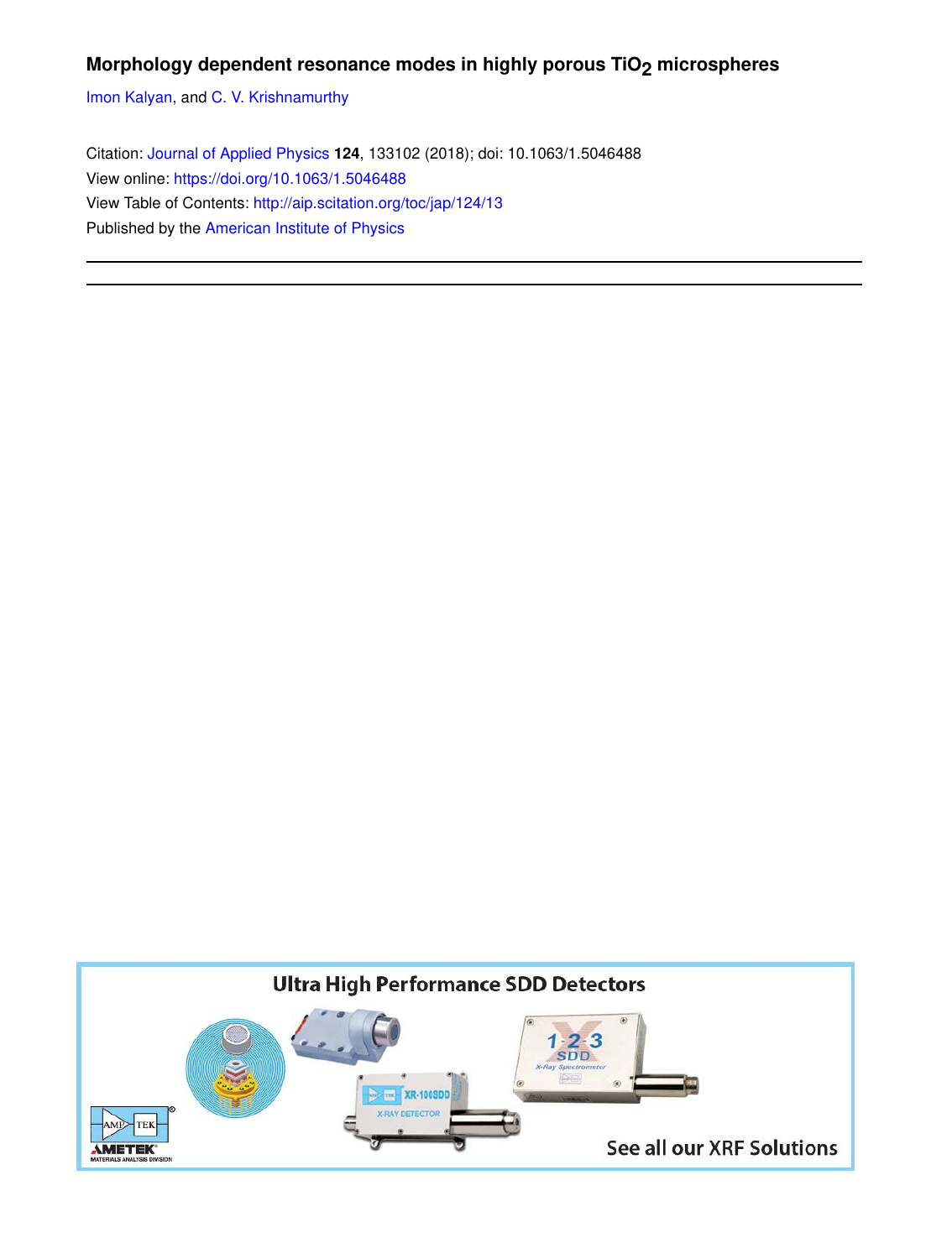

# Morphology dependent resonance modes in highly porous TiO<sub>2</sub> microspheres

Imon Kalyan<sup>a)</sup> and C. V. Krishnamurthy

Department of Physics, Indian Institute of Technology Madras, Chennai, Tamilnadu 600036, India

(Received 28 June 2018; accepted 10 September 2018; published online 3 October 2018)

Micro and nano structures of titanium dioxide  $(TiO<sub>2</sub>)$  are well-known for their photocatalytic application. High surface area and high light scattering efficiency in such structures enhance their photocatalytic activity. The present work explores the possibility of enhancing photocatalytic activity through mesoporous  $TiO<sub>2</sub>$  spheres by exploiting the coexistence of high porosity and morphology dependent resonance (MDR) modes. A controlled synthesis of  $TiO<sub>2</sub>$  spheres with nano-crystalline grains of anatase phase and high surface area of about  $96 \text{ m}^2/\text{g}$  has been successfully accomplished leading to mesoporous particles with uniformly distributed pores of small diameters much less than the wavelength of incident light. Despite the high porosity, MDR modes are observed in the photoluminescence spectrum of a single sphere. As inclusion of pores may produce significant changes in the refractive index (RI) of the resonator, and as the quality and density of the modes depend on the RI of the resonator, it is important to have a procedure to determine the RI of the resonator as well as to characterize the MDR modes. An iterative procedure that is quite general is presented for mode identification and for the determination of the porosity-induced reduction in the RI and for ascertaining the presence of chromatic dispersion. The presence of high surface area as well as of MDR modes of reasonably high Q-factor makes these particles promising for photo electrochemical applications. Published by AIP Publishing. https://doi.org/10.1063/1.5046488

# I. INTRODUCTION

Morphology dependent resonance (MDR) modes are the resonance modes of high quality  $(Q)$  factor in a micro-cavity occurring due to the trapping of light caused by total internal reflection at its boundary. These modes are also referred to in the literature as whispering gallery modes  $(WGM)$ .<sup>1</sup> The presence of such resonances enhances the interaction of light with the intrinsic material mostly near the surface of the sphere.<sup>1</sup> Spectral positions of these modes are sensitive to the morphology of the sphere and the difference between the refractive indices of the resonator and surrounding medium. MDR modes have been attracting interest due to their various applications in fields like lasing, sensing, light trapping, nonlinear photonics, etc. $2-4$ 

Microparticles of TiO<sub>2</sub> in the form of disk,<sup>5</sup> sphere,<sup>6</sup> etc. have been studied as micro cavity resonators due to their various desirable properties like high ultraviolet (UV) light absorption and high scattering of visible and near infrared light, CMOS compatibility,<sup>5</sup> thermal and chemical stability, biocompatibility, $\frac{7}{1}$  etc. Spherical resonators are attractive because of their simplicity of production and capability of producing modes with highest quality factor as compared to resonators with other shapes.  $TiO<sub>2</sub>$  being a photocatalytic material in the presence of MDR modes highly enhances the light matter interaction and hence its photocatalytic activity. Paunoiu et al.<sup>6</sup> have shown the presence of MDR modes in  $TiO<sub>2</sub>$  microspheres and suggested their usefulness in photocatalysis. Das et  $al$ <sup>8</sup> have shown that the presence of MDR mode in mesoporous  $TiO<sub>2</sub>$  enhances the efficiency of dye sensitized solar cells.

 $TiO<sub>2</sub>$  is well known for its photocatalytic applications. During photocatalytic reaction, light induced charges of the  $TiO<sub>2</sub>$  particle take part in redox reaction with the molecules or atoms adsorbed on its surface.<sup>9</sup> The presence of high surface area enhances the interaction of  $TiO<sub>2</sub>$  with the external molecules to be catalyzed. The presence of MDR modes enhances its scattering efficiency and hence its light harvesting capability. The presence of both high surface area and MDR modes makes these particles more promising for photo electro chemical applications. The quality of scattering by a resonator is defined by its Q-factor and free spectral range (FSR) which are dependent on the morphology and RI of the resonator. A high Q-factor or low loss resonator requires a homogeneous, non-absorbing medium with a smooth surface.<sup>1</sup> Introduction of pores as inclusion inside the sphere may cause inhomogeneity, rough surface, and change in the effective RI from its bulk  $RI$ .<sup>10</sup> Size and distribution of the pores need to be controlled to retain the MDR modes in a resonator with high surface area, and a correct estimation of RI is necessary to have an understanding and control over the quality of light scattering by the particles. Direct methods of the estimation of RI from an unknown material are nontrivial. However, various approximation and iterative methods have been proposed for the estimation of RI via identification of the MDR modes. Paunoiu et  $al$ <sup>6</sup> have found that RI from the MDR modes occurred in the photoluminescence (PL) spectrum of  $TiO<sub>2</sub>$  microsphere considering it to be constant in the range of observation. In their work, RI is estimated by adjusting the size and RI simultaneously to minimize the difference between calculated and observed mode positions. Ikari et al.<sup>11</sup> have identified the modes of  $Eu^{3+}$ doped  $TiO<sub>2</sub>$  by varying the estimation of size and RI and

a)Email: kalyanimon1@gmail.com. The mode positions of experimental and simulated a)Email: kalyanimon1@gmail.com.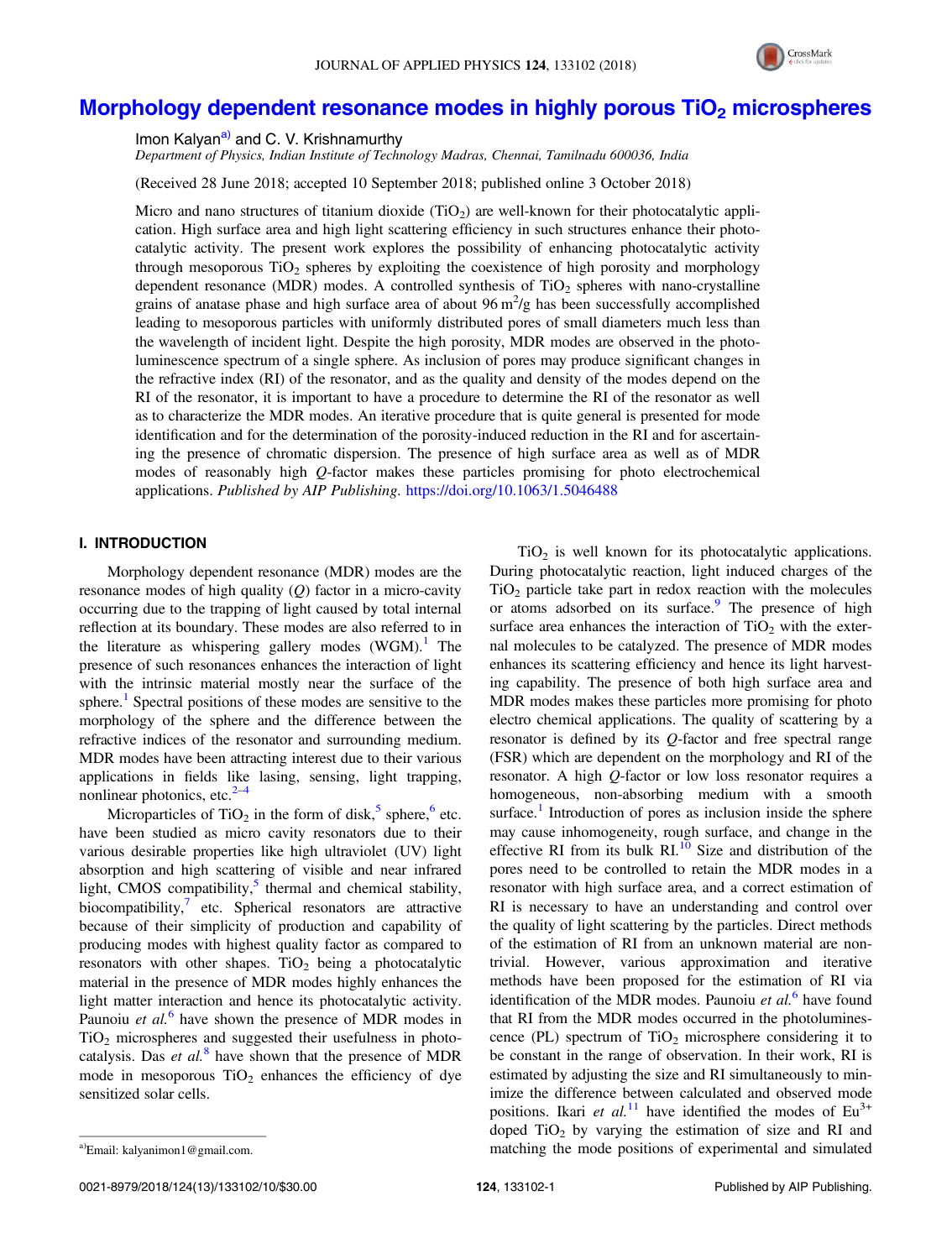spectrum. However, the dispersion of the RI was considered to be linear in this case. This method is suitable over a small range of wavelength (WL) where RI has linear and lesser dispersion. Moirangthem et  $al$ <sup>12</sup> have also introduced a method of finding RI of ZnO micro sphere where the dispersion characteristics of bulk ZnO are assumed to be applicable for the ZnO microsphere as well. However, the presence of pores or impurities may cause higher order changes in the dispersion of RI from its bulk value.

In most of the iterative methods, RI and size of the sphere are varied iteratively to minimize the separations between theoretical and experimental modes. An MDR mode is defined by an integer number known as angular mode number  $(l)$  which is dependent on the size parameter and RI of the sphere. Estimation of the value of  $l$  iteratively involves comparatively fewer steps.

In this work, mesoporous  $TiO<sub>2</sub>$  microspheres with a very high surface area of about  $96 \text{ m}^2/\text{g}$  are synthesized. Such high surface area was obtained due to the use of an organic structure directing reagent. The sol-gel method was used to obtain inorganic-organic hybrid amorphous spheres. When solvothermally treated, amorphous hybrid  $TiO<sub>2</sub>$  micro spheres convert to mesoporous  $TiO<sub>2</sub>$  microspheres of high surface area consisting of nanocrystals and nanopores due to the removal of the structure directing agent. Due to the uniform distribution of the structure directing agent in the amorphous sphere, pores generated during hydrothermal process also remains uniformly distributed without disturbing the spherical morphology of the sphere. X-ray diffraction (XRD), Raman spectrum, and Brunauer–Emmett–Teller (BET) surface area measurements have been done to confirm the crystalline and porous nature of the synthesized particles. Scanning electron microscope (SEM) images are obtained to study the morphology of the material. MDR modes were observed in the PL spectrum of a single sphere. MDR modes observed could not be explained by the RI of bulk  $TiO<sub>2</sub>$  as its effective RI and its dispersion got changed from its bulk value due to high porosity. An iterative procedure that is quite general and easy to follow is presented for mode identification which leads to the extraction of RI. This method does not require prior knowledge of RI of the medium in the bulk. RI is extracted at each TE mode, and dispersion in RI is obtained by fitting the Sellmeier equation to the extracted data. By identifying the MDR modes in the PL spectrum of the microspheres correctly, the real part of the RI of the spheres is estimated and found to be much smaller than that of bulk anatase.

### II. EXPERIMENTAL INVESTIGATIONS

#### A. Sample preparation

Amorphous precursor microspheres were synthesized by hydrolysis of titanium isopropoxide (TTIP) in n-butanol in the presence of hexadecylamine (HDA) as structure directing agent using the sol-gel process, as mentioned in the work of Cao et al.<sup>13</sup> TTIP (97%) and HDA (90%) were purchased from Sigma-Aldrich. For the synthesis of amorphous precursor microspheres, 1.987 g of HDA was dissolved in 100 mL of n-butanol (Rankem) followed by the addition of 0.7 mL of 0.1M aqueous potassium chloride (AR, Merck) solution. 2.2 mL of TTIP was added to this solution and stirred at a temperature around 20 °C. The solution became milky white within 15 min. This white solution was kept static at room temperature for 18 h to obtain precursor microspheres of size in the range of  $2-5 \mu$ m. The precursor spheres were collected via centrifugation and cleaned with n-butanol once followed by cleaning with ethanol for three times. The clean spheres were dried at room temperature for a day in air. 1 g of the dried powder was dispersed in a mixture of 20 mL ethanol and 10 mL water and underwent solvothermal treatment at 160 °C for 20 h in a Teflon lined autoclave of 50 mL capacity.

During the sol-gel process, amino group of HDA is hydrogen bonded to the amorphous  $TiO<sub>2</sub>$  produced from hydrolysis of TTIP to form an inorganic-organic hybrid composite. With time, this composite condenses to a denser form and takes a spherical shape to minimize surface free energy.<sup>14</sup> During the solvothermal process, amorphous  $TiO<sub>2</sub>$ nanoparticles change their phase to anatase crystals and also grow in size along with the HDA slowly getting removed leaving pores in  $TiO<sub>2</sub>$  domain. Solvothermal treatment for smaller time intervals resulted in spheres with lesser porosity. Longer time intervals appear to lead to loose packing of the nano-crystallites.<sup>13</sup>

For the PL measurement, a low concentration dispersion of the above particles in ethanol was obtained and dropcasted on a silicon substrate and dried at room temperature over a night. A heat treatment at 150 °C for 5 h was done on these spheres to remove any remaining organic compound on it. For XRD and porosity measurement, the solvothermally treated spheres were dried for a day to obtain in powder form and then underwent a heat treatment at  $150^{\circ}$ C for 5 h, along with the drop-casted spheres.

#### B. Sample characterization

Crystallinity of the material was analyzed from the XRD pattern using a Bruker D8 Discover diffractometer (Cu-Kα source). Raman spectrum and PL-spectrum of a single particle were obtained by exciting a single particle with a laser light of WL 488 nm, using a HORIBA JOBIN VYON HR 800 UV Raman spectrometer. BET surface area and porosity measurements were carried out using a Micromeritics ASAP2020 analyzer. Energy dispersive x-ray (EDX) analysis of the synthesized material was done with a scanning electron microscope (FEG Quanta 400 FESEM). Images of the single spheres and their surfaces were studied with high resolution SEM (Hitachi S4800 HR-SEM).

Peaks corresponding to anatase  $TiO<sub>2</sub>$  appeared in the XRD pattern of the sample as shown in Fig.  $1(a)$ . Average crystal sizes of the particles calculated using Scherrer formula is 7 nm. Figure 1(b) represents the Raman spectrum obtained by focusing a laser beam of WL 488 nm on a single sphere. Peaks at 143.9 (E<sub>g</sub>), 198.3 (E<sub>g</sub>), 399.3(B<sub>1g</sub>), 522.8  $(A_{1g}$  and  $B_{1g}$ ), and 642.1 (E<sub>g</sub>) in the Raman spectrum confirm its phase to be anatase.<sup>15</sup> The SEM image of the corresponding single sphere can be seen in the inset of Fig. 1(b). However, EDX analysis on a single sphere (Fig. 2) of the sample indicates the presence of carbon and nitrogen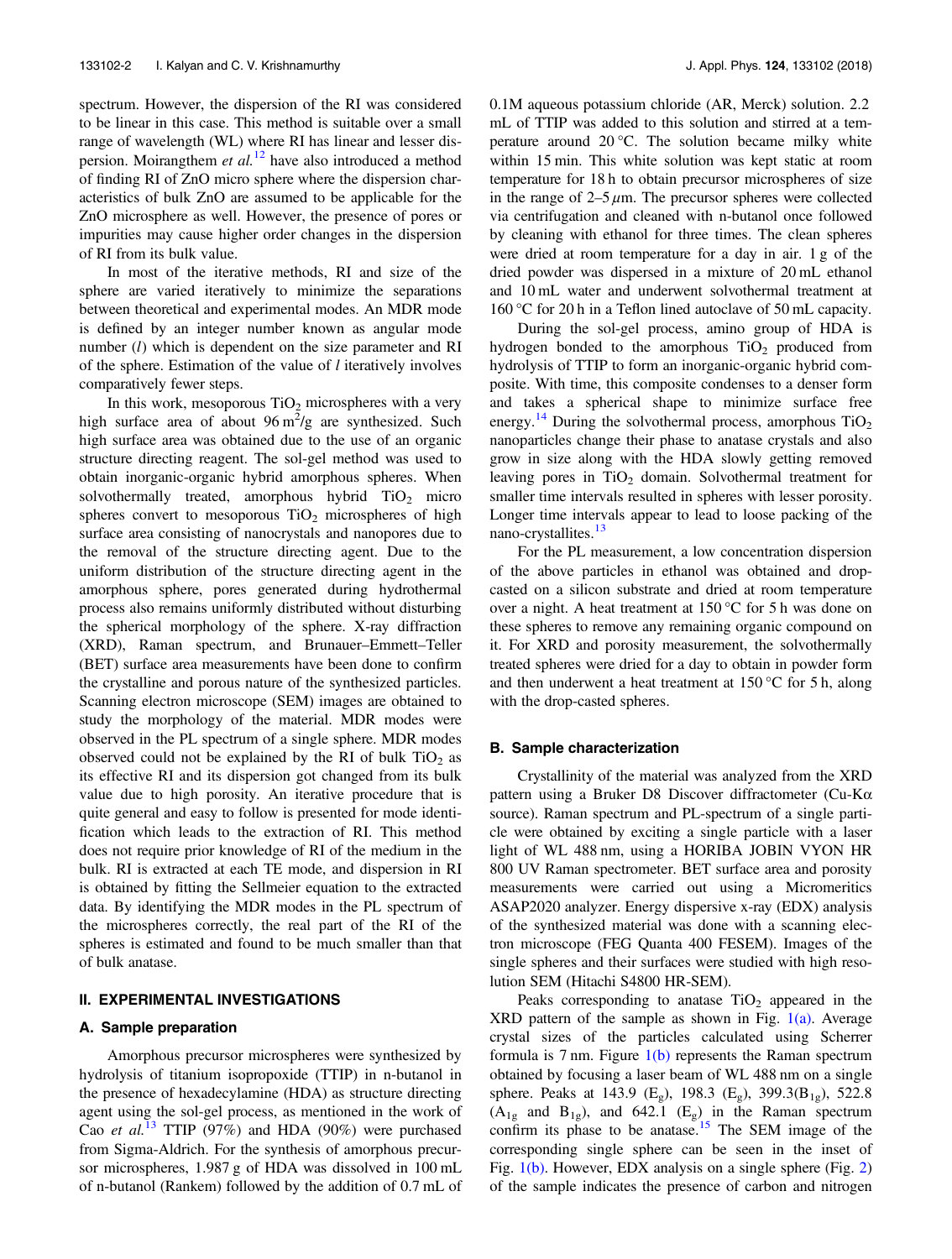

FIG. 1. (a) XRD of the powder sample; (b) Raman spectrum of a single microsphere and corresponding SEM image in the inset.

as well. The peak representing silicon in the EDX data is due to the contribution from the substrate.

Mesoporosity of the spheres is confirmed by BET surface area and porosity measurement using nitrogen adsorption desorption isotherms at 77 K. BET surface area was measured to be  $96.0 \text{ m}^2/\text{g}$ . Adsorption and desorption isotherms are shown in Fig.  $3(a)$  by black solid curves and a red dashed curve, respectively. Hysteresis observed in the adsorption desorption isotherm indicates the material to be of type IV according to the IUPAC classification.<sup>16</sup> The corresponding Barrett-Joyner-Halenda (BJH) calculation for pore size distribution is shown in Fig.  $3(b)$ . In Fig.  $3(b)$ , differential adsorption volume as a function of pore width is plotted for desorption isotherm. Sizes of the pores are found to be around 7.6 nm. A mesoporous surface can be observed in the high resolution SEM image in the inset of Fig. 3(b).

#### C. MDR modes in PL spectrum

PL of an isolated single microsphere is obtained by a micro Raman spectrometer. Since excitation energy (2.54 eV) is much below the band gap  $(3.2 \text{ eV})$  of pure anatase TiO<sub>2</sub>, luminescence observed in the visible spectrum may be attributed to the inter-band transitions from the defect states due to oxygen-vacancies<sup>6,17,18</sup> or due to the presence of N and  $C^{19,20}$  PL is measured in a range of WL much away from the Raman lines of anatase  $TiO<sub>2</sub>$ . MDR modes are observed on the top of the wide PL spectrum.

It has been shown recently that spheres of birefringent media lead to split modes. $21$  It has also been shown that MDR modes of polycrystalline  $TiO<sub>2</sub>$  (anatase phase) spheres made of birefringent grains resemble those of an equivalent isotropic Mie sphere, when the grain size is much small compared to the WL of light responsible for the generation of the modes.<sup>21</sup> The mode features observed in the spectrum shown



FIG. 2. EDX spectrum of a single microsphere.

in Fig.  $4(a)$  do not indicate mode splitting, suggesting that the mesoporous sphere may be effectively isotropic in nature. However, the presence of high porosity is expected to lower the RI and may lead to changes in the dispersion of RI influencing the mode positions and Q-factors. As the observed sizes of the grains (∼7 nm) and of the pores (∼7.6 nm) of the mesoporous sphere are very small compared to the visible WL, the mesoporous sphere has been considered to be an effective homogeneous and isotropic sphere. Accordingly, Mie theory has been employed for the identification of the modes. Figure  $4(a)$  shows the MDR modes observed in the emission spectrum for the spheres with diameters  $4.32 \mu m$ ,  $3.18 \,\mu$ m, and  $2.91 \,\mu$ m, respectively. The corresponding SEM images for the spheres with diameters  $4.32 \mu m$ ,  $3.18 \mu m$ , and 2.91  $\mu$ m are shown in Fig. 4(b). Experimental spectrum is denoted by a black curve in Fig.  $4(a)$ , and the simulated efficiency spectrum with the corrected RI is shown by the red curve in the same figure. Mode identifications for  $3.18 \mu m$ 



FIG. 3. (a) Nitrogen adsorption and desorption isotherms are represented by black (solid) and red (dashed) curves, respectively; (b) Differential pore volume vs pore width from BJH calculation. A high resolution SEM image of the surface of a sphere is shown in the inset of (b)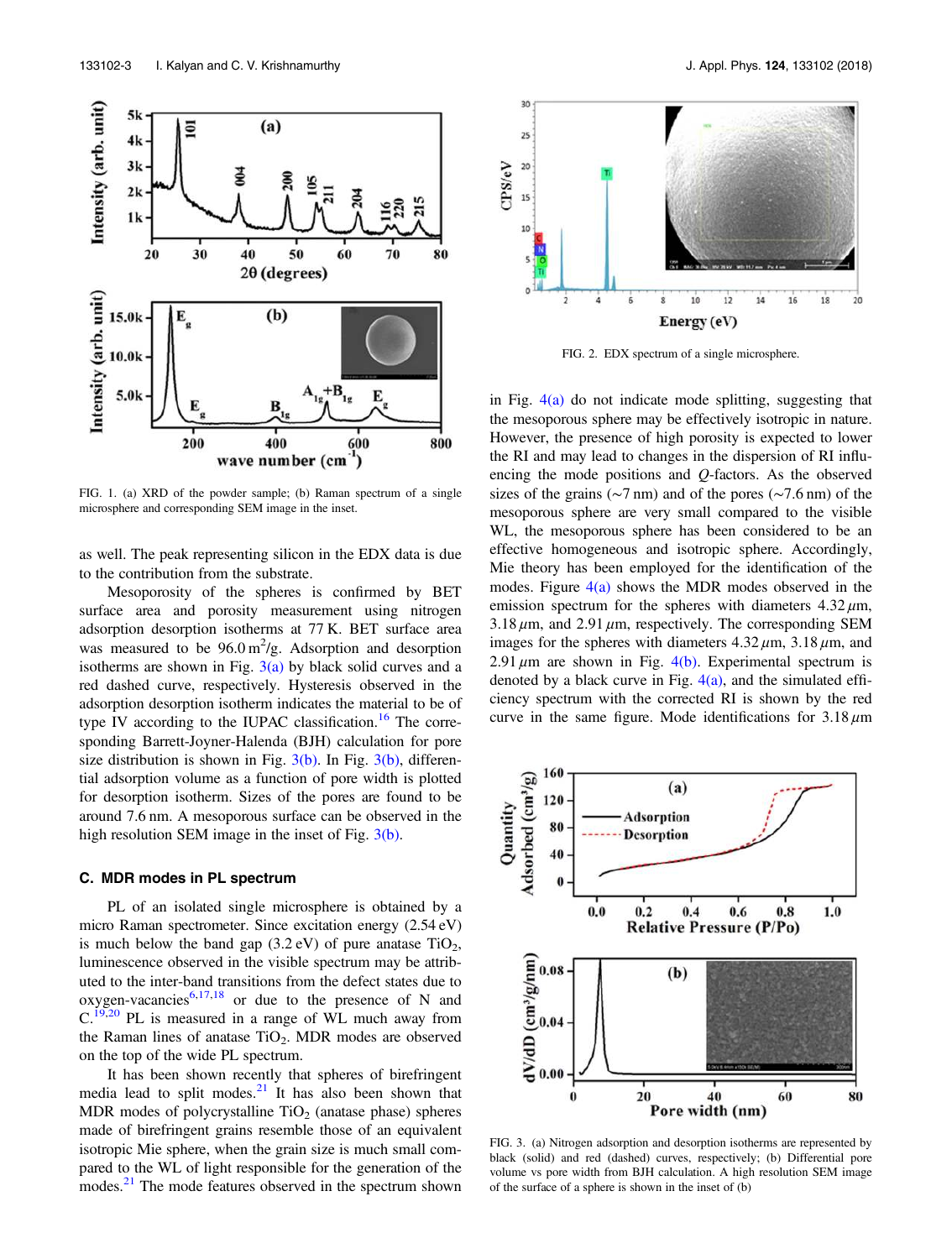



FIG. 4. (a) MDR modes on the micro PL spectrum of a single sphere are shown in black (upper plot), and the corresponding scattering efficiency spectrum obtained using Mie theory with extracted RI is shown by the red curve (lower plot) for spheres with diameters  $4.32 \mu m$ ,  $3.18 \mu m$ , and  $2.91$  $\mu$ m. Identification of all the TE modes observed is indicated over the corresponding modes. TM modes alternate with TE modes. Only one TM mode corresponding to the smallest  $l$  is shown to avoid cluttering. (b) SEM images of the spheres corresponding to the MDR spectra of spheres with diameters  $4.32 \,\mu \text{m}$ ,  $3.18 \,\mu \text{m}$ , and  $2.91 \,\mu \text{m}$ .

and 2.91  $\mu$ m particles are shown in Fig. 4(a). Due to its bigger diameter, modes corresponding to  $4.32 \mu m$  have higher spectral density. Mode identification of  $4.32 \mu m$ sphere in Fig.  $4(a)$  is shown in Fig. 7.

The method followed for the assignment of mode numbers and extraction of RI is discussed in detail in the Sec. III.

#### III. ANALYSIS OF THE MDR MODES

## A. Mode identification and RI extraction procedure

## 1. Theory of MDR modes

When the circumference of a spherical particle is an integral multiple of the WL of light inside the sphere, the light entering the sphere can get trapped inside the sphere due to total internal reflection producing standing waves inside the sphere mostly near its surface. This leads to MDR modes. From a ray optics point of view, one can argue these modes to appear in a dielectric sphere of refractive index  $(RI)$  *n* and radius a, when light of particular WL,  $\lambda_l$  satisfies Eq. (1).

$$
\frac{2\pi a}{\lambda_l/n(\lambda_l)} = l,\tag{1}
$$

However, Eq. (1) is a geometrical optics aspect and is more convincing when  $l \rightarrow \infty$ . In general, the interaction of light with spherical particles can be explained by Mie theory, by solving vector wave equations in spherical polar coordinates, applying boundary conditions. Scattering cross section  $(C_{sca})$ and scattering efficiency  $[Q_{sca} = C_{sca}/(\pi a^2)]$  for a homogeneous, isotropic, nonmagnetic, perfect sphere can be calculated from the Mie–Debye theory<sup>22</sup> as given in Eq. (2):

$$
Q_{sca} = \frac{2}{x^2} \sum_{l=1}^{l=\infty} (2l+1)(|a_l|^2 + |b_l|^2), \tag{2}
$$

$$
a_l = \frac{n^2 j_l(nx)[x j_l(x)]' - j_l(x)[nx j_l(nx)]'}{n^2 j_l(nx)[x h_l^1(x)]' - h_l^1(x)[nx j_l(nx)]'},
$$
(3a)

$$
b_{l} = \frac{j_{l}(nx)[xj_{l}(x)]' - j_{l}(x)[nxj_{l}(nx)]'}{j_{l}(nx)[xh_{l}^{1}(x)]' - h_{l}^{1}(x)[nxj_{l}(nx)]'},
$$
(3b)

where  $j_l$  and  $h_l^1$  are spherical Bessel and spherical Hankel function of first kind, respectively,  $x = 2\pi a/\lambda$ .  $a_l$  and  $b_l$  are the scattering coefficients which are functions of  $a$ ,  $\lambda$ , and  $n$ . MDR modes appear in the scattering spectrum of a sphere when the denominators of  $a_l$  and  $b_l$  vanish. The line shape of  $|a_l^2|$  and  $|b_l^2|$  in the vicinity of a resonance is characterized by a Fano profile.<sup>23</sup> For larger values of *l*, this line shape tends to take a Lorentzian profile. When the denominator of  $b_l$  (a<sub>l</sub>) vanishes, alignment of electric (magnetic) field becomes transverse to the radial direction and modes are called TE (TM) modes. In the domain of  $1 \ll x \ll l$ , the function in the denominator of  $b_l$  in Eq. (3a), denoted by  $\phi_l$ , can be simplified in terms of Bessel function  $(j_l)$  and Neumann function  $(y_l)$ .<sup>24</sup> The modes are determined by the zeroes of  $\phi_l$  as indicated by Eq.  $(4)$ .

$$
\phi_l(x, n) = n y_l(x) j_l'(nx) - y_l'(x) j_l(nx) = 0.
$$
 (4)

MDR observed in the emission spectrum are analogous to that observed in the scattering spectrum.<sup>1</sup> MDR modes are characterized by four parameters: polarization (TE/TM), angular momentum mode number  $(l)$ , radial mode number ( $\rho$ ), and azimuthal mode number (*m*). *l* and  $\rho$  characterize the number of intensity maxima along the great perimeter of the sphere and along the radial direction of the sphere, respectively. For a particular value of *l*, there exists  $2l + 1$  number of modes corresponding to different values of  $m$  in the range of −l to +l. For a perfect homogeneous sphere, spectral positions of the modes are independent of  $m$ , and there exists  $2l$ + 1 fold degeneracy for a particular value of l. However,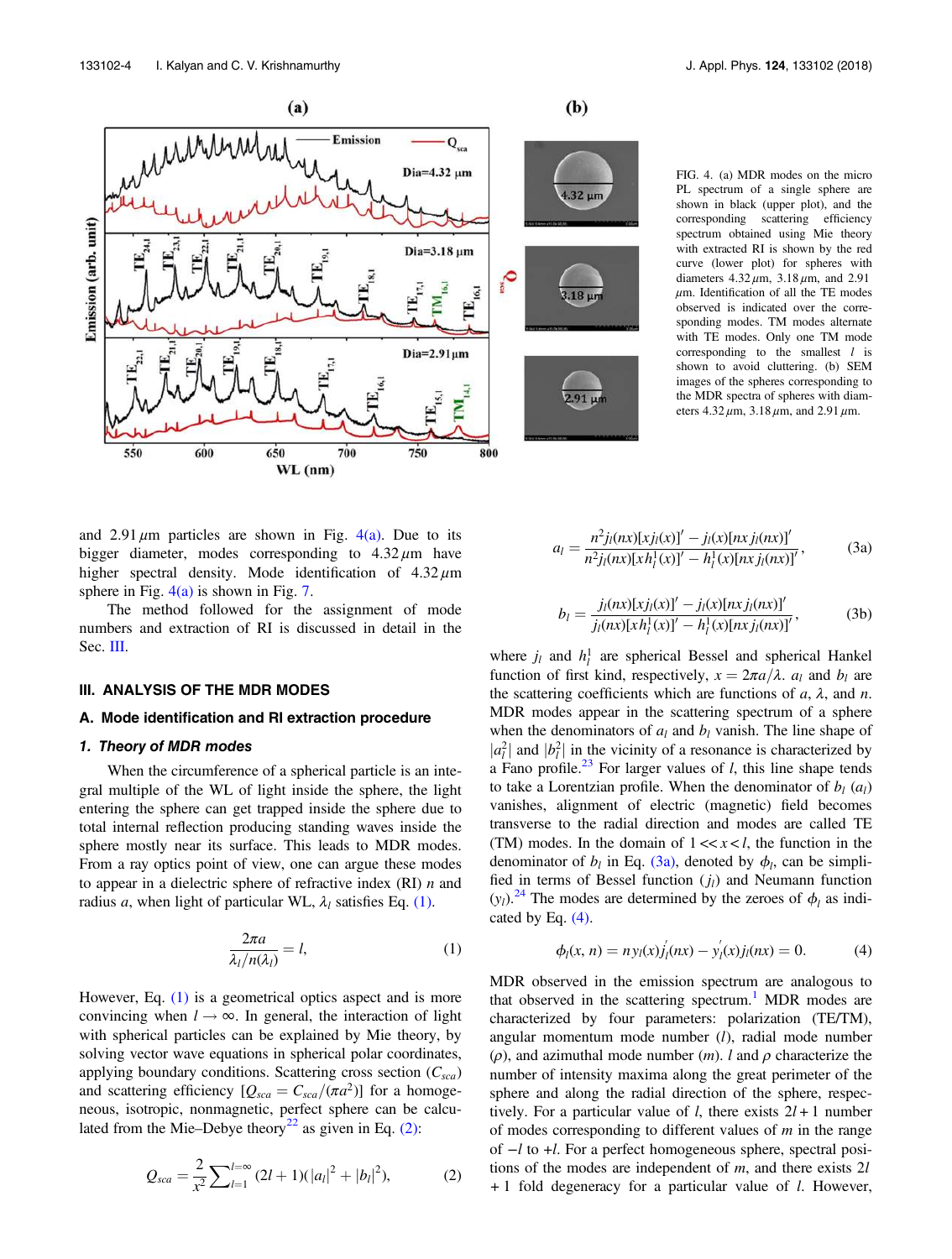deviation from ideal conditions of a sphere due to deformation in the spherical shape,  $2^5$  presence of inclusions,  $2^6$  birefringence of the constituting material,  $27$  etc. may lead to lifting of degeneracy.

When radius is considered to be constant,  $\phi_l$  is a function of only  $\lambda$  and *n* alone. Equation (4) may have several solutions for a fixed value of *l* when calculated as a function of  $\lambda$  or *n*, as shown in Figs.  $5(a)$  and  $5(b)$  respectively. Each solution is indicated by a radial mode number  $\rho$ . The first three solutions of  $\phi(\lambda, n) = 0$  corresponds to  $\rho = 1, 2,$  and 3, which can be seen in Figs.  $5(a)$  and  $5(b)$ , indicated by green, blue, and red colored points, respectively. In Fig.  $5(a)$ ,  $\phi_l(\lambda)$ vs  $\lambda$  plot for  $l = 30$  (indicated by the solid line) and  $l = 31$ (indicated by the dashed line) are shown for a constant value of  $a$  and  $n$ . Modes with higher values of  $l$  correspond to lower WL (higher energy). For a particular value of *l*, the solution with the longest value of WL (lowest energy) corresponds to the smallest value of radial mode number ( $\rho = 1$ ). It can also be observed that differences of the spectral position of two neighboring modes corresponding to two  $l$  values with different values of  $\rho$  are different. Figure  $5(b)$  shows  $\phi_l(n)$  vs *n* plot for  $l = 30$  (indicated by the solid line) and  $l =$ 31(indicated by the dashed line) for a fixed value of  $x$ . For a fixed value of  $\rho$ , solutions of *n* corresponding to a higher value of  $l$  are of greater value. For a fixed value of  $l$ , RI corresponding to higher values of  $\rho$  is higher. The calculation has been done without considering the imaginary part of the RI. Introduction of the imaginary part does not change the mode positions but reduces the Q-factors of the modes.

Modes with different polarizations and radial mode numbers can be distinguished from the separation between two neighboring modes or FSR. Lam et  $al^{24}$  have shown



FIG. 5. (a)  $\phi_l$  as a function of  $\lambda$  for  $l = 30$  (solid line) and  $l = 31$  (dashed line) for fixed  $n = 1.5$  and  $a = 2.2 \mu m$ ; (b)  $\phi_l$  as a function of n for  $l = 30$ (solid line) and  $l = 31$  (dashed line), for  $a = 2.2 \mu m$  and  $\lambda = 0.5 \mu m$ . Green, blue, and red spots indicate the modes corresponding to  $\rho = 1$ , 2, and 3, respectively, which are also indicated by arrows. No solution exists in the region  $n < 1$ .

analytically that the difference in the size parameters  $(\Delta x_l^{FSR} = x_l - x_{l-1})$  of two neighboring modes of same polarization and same radial mode number is related to  $n$  by a series of  $(l + 0.5)^{-1/3}$ . Zeroth order approximation of FSR in WL domain implies that  $\Delta \lambda_i^{FSR}$  is proportional to  $\lambda^2$ . However, the slope of  $\Delta l_l^{FSR}$  vs  $\lambda^2$  plot for modes belonging to different values of  $\rho$  and different polarizations differs due to corresponding multipliers of the higher orders of  $(l + 0.5)^{-1/3}$ .  $\Delta \lambda_l^{\bar{F}SR}$  vs  $\lambda^2$  plot for TE modes with  $\rho = 1$  and  $\rho = 2$  are shown in Fig. 6.

The efficiency of the MDR modes to confine light inside the cavity is quantified by its  $Q$ -factor. The  $Q$ -factor is defined as Eq.  $(5)$ .

$$
Q = \frac{\omega_o}{\Delta \omega_{FWHM}},\tag{5}
$$

where  $\omega_o$  is the angular frequency of the resonance and  $\Delta \omega_{FWHM}$  is the full width at half maximum (FWHM) of the resonance peak in angular frequency domain.  $\Delta \omega_{FWHM}$  is dependent on  $l$  and  $\rho$ .

## 2. Method of assignment of the mode number to the MDR modes

Mode identification is done from the relation of  $x$ ,  $n$ , and  $l$  as given in Eq. (4). x at the modes is obtained from the size extracted from the SEM image, and the spectral positions of the modes are obtained from the measured spectrum. RI of the synthesized sphere differs from that of bulk  $RI^{28}$  due to its porous nature. Other factors like nano crystalline sizes of the grains<sup>29</sup> and the presence of impure elements<sup>11</sup> may contribute to the change in RI as well. If the value of either l or  $n$  is known, the other can be calculated using Eq.  $(4)$ . In our method, firstly modes of the same polarization and radial mode number are grouped from the knowledge of their FSR. An educative guess of  $l$  can be obtained from the first



FIG. 6.  $\Delta l^{FSR}$  as a function of  $\lambda^2$  for a Mie sphere with  $a = 2.2 \mu m$  and  $n =$ 1.5. Modes with  $\rho = 1$  and  $\rho = 2$  are denoted by black squares and red spheres, respectively. Value of  $l$  is indicated near the mode position.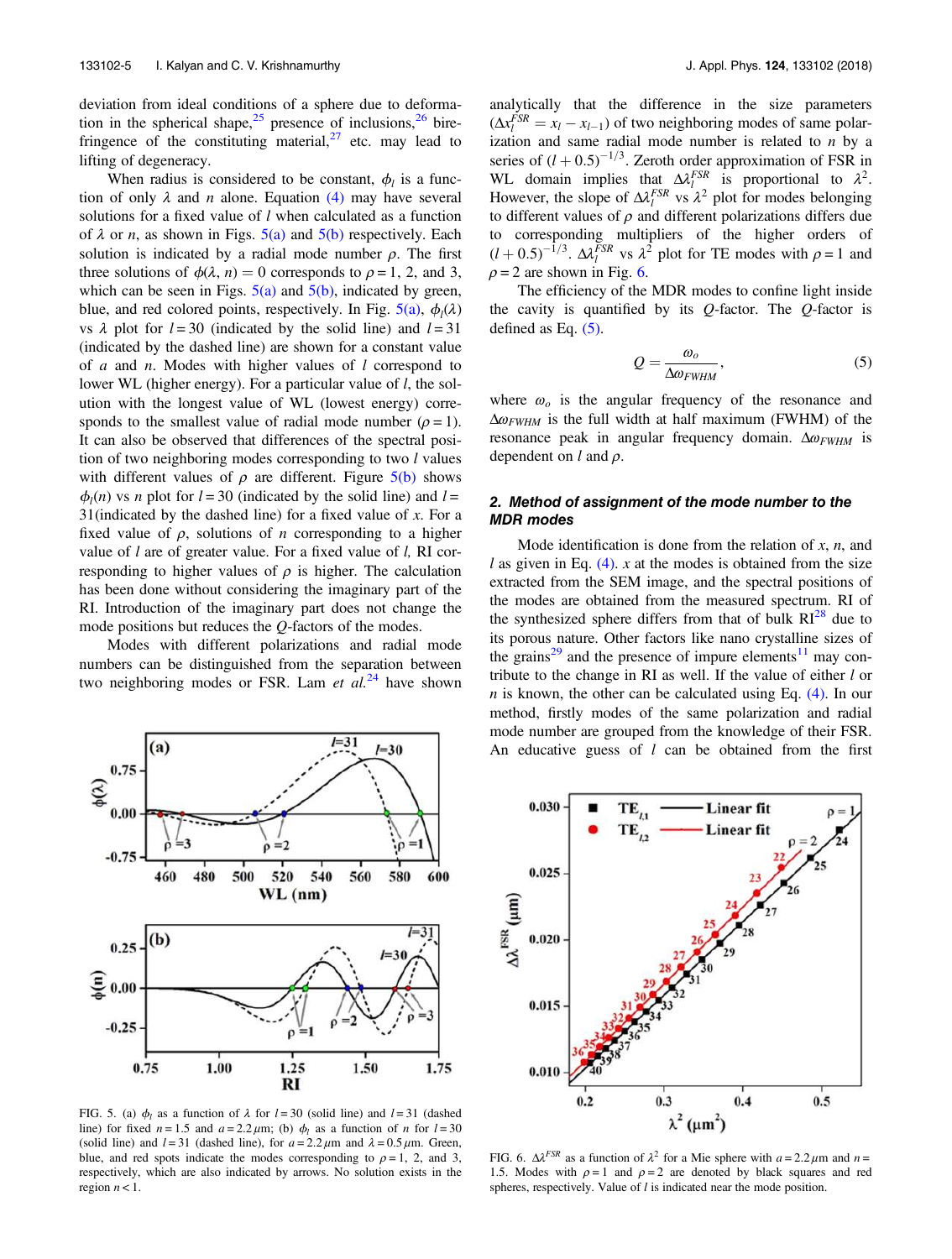FIG. 7. MDR modes on the micro PL spectrum of a single sphere  $(4.32 \mu m)$ are shown by the black curve (upper plot). The corresponding scattering efficiency spectrum obtained using Mie theory with the corrected RI is shown by the red curve (lower plot), for a smaller range. Identification of the TE modes with  $\rho = 1$  and  $\rho = 2$  is presented over the corresponding peak of the Mie plot. To avoid cluttering, only two TM modes with the lowest value of  $l$ corresponding to  $\rho = 1$  and highest value of l corresponding to  $\rho = 2$  are included in the region of interest.

approximation of RI  $(n_l^1)$  obtained using Eq. (6), which can be derived from Eq. (1).

$$
n_l^1 = 1/\Delta x_l. \tag{6}
$$

Only TE modes with  $\rho = 1$  are used for the first approximation. TE modes are chosen as they appeared more distinguishable compared to TM modes in the experimental MDR spectrum. For the first guess of *l*, RI is considered to be constant and equal to the average of  $n_l^1$  for the entire range of consideration. With this RI and the radius of the sphere obtained from SEM image, a set of  $[l^1_{\min,\rho}, l^1_{\max,\rho}]$  is obtained in the spectral region of observation.  $l_{\min,\rho}^1$  and  $l_{\max,\rho}^1$  are the minimum and maximum mode numbers corresponding to mode positions with maximum and minimum WL value in the range of observation, respectively. The  $\rho = 1$  and  $\rho = 2$ modes appearing in this region are grouped separately. However, spectral position of the modes obtained with this approximation do not match with that of experimental spectrum because (i) being obtained from zeroth order approximation, Eq. (6) is not suitable enough to define modes with lower *l* and higher  $\rho$ , and (ii) Eq. (6) is obtained neglecting RI dispersion. We proceed to assign  $l_{1,\rho}^{\exp} = l_{\min,\rho}^{\text{1}}$  and so on, to calculate the set of RI,  $[n_{\min,\rho}^{\exp}, n_{\max,\rho}^{\exp}]$  corresponding to each mode position using Eq.  $(4)$ , from the size of the sphere and the set of spectral mode positions  $[\lambda_{l_1,\rho}^{\text{exp}}, \lambda_{l_N,\rho}^{\text{exp}}]$ .  $\ell_{1,\rho}^{\text{exp}}$  corresponds to the mode number of the highest value of WL  $(\lambda_{l_1,\rho}^{exp})$ , in the experimental MDR spectrum, for a particular value of  $\rho$ . RI for  $\rho = 1$  and  $\rho = 2$  modes are the first and second solutions of Eq. (4), respectively, obtained numerically using MATLAB codes. At the end of this step, we have an estimate of RI and its dispersion. Estimation of the RI would be correct when mode numbers are assigned correctly.

FIG. 8. RI as a function of WL for different assignment of mode numbers: (a) for spheres with smaller diameters:  $2.91 \mu m$  (indicated by black squares) and  $3.18 \mu$ m (indicated by green triangles); (b) with larger diameter  $4.32 \mu$ m, where calculations for  $\rho = 1$  and  $\rho = 2$  modes are indicated by blue circles and red stars, respectively.

To deal with the dispersion produced by the mesoporous sphere, we examine the chromatic dispersion of bulk anatase  $TiO<sub>2</sub>$ . We find that the dispersion characteristics of the bulk RI of anatase  $TiO<sub>2</sub>$  in the region of interest<sup>28</sup> follow the Sellmeier equation with one resonance term as given in Eq. (7).

$$
n^2 = 1 + \frac{p_1 \lambda^2}{\lambda^2 - p_2},\tag{7}
$$



FIG. 9.  $(\Delta \lambda_{l,\rho})^2$  vs *l* plotted for 2.91  $\mu$ m sphere when the smallest mode was assigned the values:  $l_{1,\rho=1}^{\exp}$  = 14 (green spheres), 15 (black squares), and 16 (red triangles) for (a) TM and (b) TE modes.



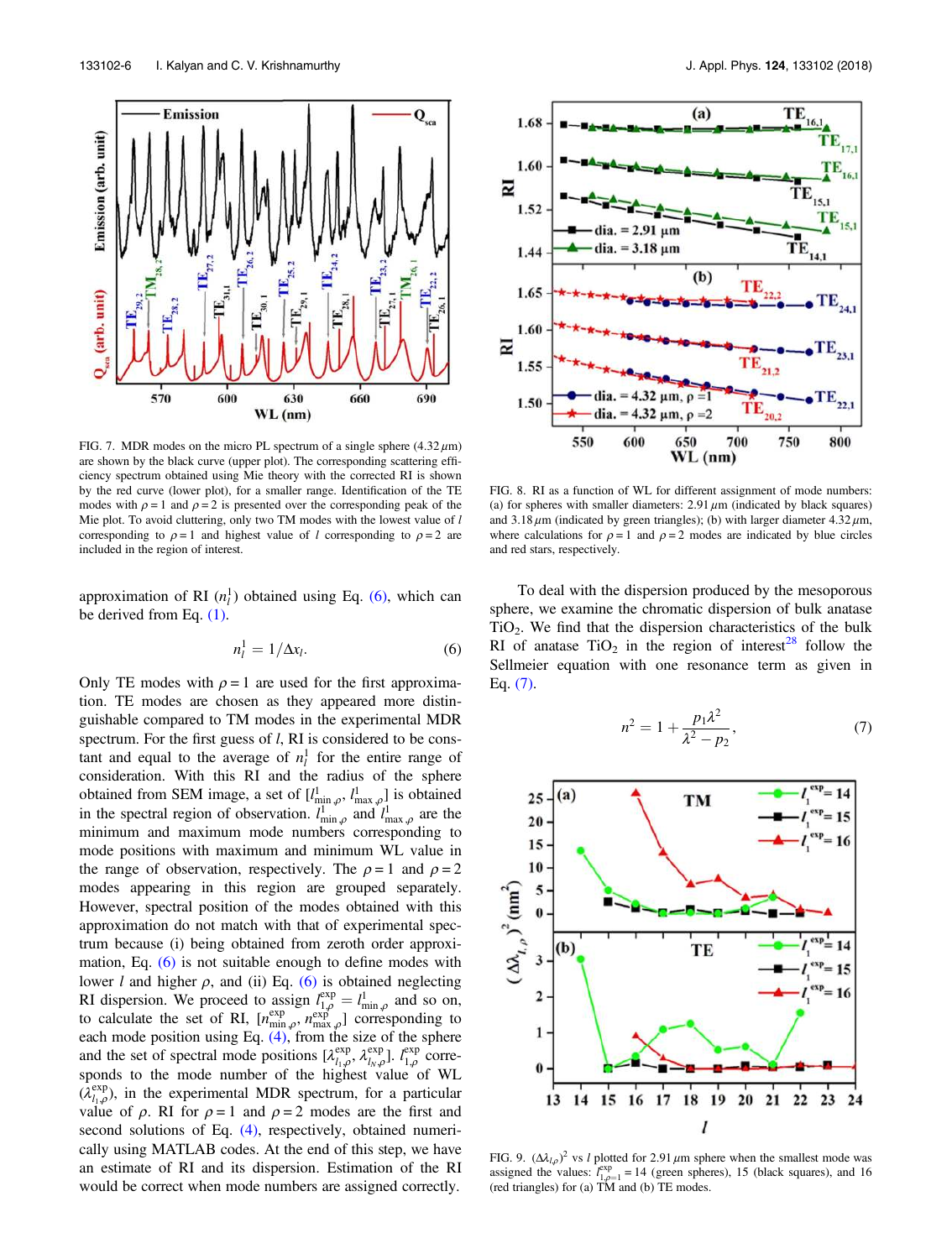

FIG. 10. The Sellmeier equation fitted for the data obtained from experimental emission spectrum for spheres with diameter  $4.32 \mu$ m,  $3.18 \mu$ m, and  $2.91$  $\mu$ m indicated in black, red, and green, respectively. RI dispersion for bulk anatase  $TiO<sub>2</sub>$  (gray line) and that of the porous spheres are shown in the inset.

where  $p_1$  and  $p_2$  are the Sellmeier coefficients. As it seems reasonable to expect porous  $TiO<sub>2</sub>$  spheres also to be defined by similar dispersion relation, the sets of  $[n_{\min,\rho}^{\exp}, n_{\max,\rho}^{\exp}]$  and  $[\lambda_{l_1,\rho}^{exp}, \lambda_{l_N,\rho}^{exp}]$  for both  $\rho = 1$  and  $\rho = 2$  modes of the porous  $TiO<sub>2</sub>$  spheres have been fitted with the Sellmeier equation using Eq. (7). It is not surprising to note that the presence of high porosity leads to significant changes in the Sellmeier coefficients.

Estimation of the RI and its associated dispersion would be correct when mode numbers are assigned correctly. Though only TE modes have been considered for this assignment, it is found that the corrected RI and the associated dispersion leads to the observed TM mode positions as well, indicating the consistency of the procedure adopted. We further expect that the simulated scattering spectrum of the effectively isotropic sphere, computed using MiePlot, $30$ matches the observed spectrum if the estimated RI and the associated dispersion is correct. Therefore, we demand that for the correct assignment of mode numbers, the mean square difference between experimental and simulated mode positions  $(\langle (\Delta \lambda_{l,\rho})^2 \rangle)$  as given in Eq. (8) should be a minimum for all distinguishable TE and TM modes.

$$
\langle (\Delta \lambda_{l,\rho})^2 \rangle = \langle (\lambda_{l,\rho}^{\exp} - \lambda_{l,\rho}^{\text{Mie}})^2 \rangle. \tag{8}
$$

 $\lambda_{l,\rho}^{\text{exp}}$  and  $\lambda_{l,\rho}^{Mie}$  in Eq. (8) indicate mode positions of the experimental PL spectrum and simulated Mie spectrum, respectively.

For the next step in the estimation of RI, the set  $[l_{1,\rho}^{\text{exp}}, l_{N,\rho}^{\text{exp}}]$  is assigned to shifted values of the approximate set  $\left[l_{\min,\rho}^{1'}\right], \, l_{\max,\rho}^{1}$ , shifting by  $\pm 1$  steps, with RI as a function of WL calculated for each trial shift as shown in Fig. 11 of Appendix A. In each trial, mode positions and hence  $\langle (\Delta \lambda_{l,\rho})^2 \rangle$  are calculated for all the distinguishable TE and TM modes. Amongst all the assignments of mode numbers to the set  $[l_{1,\rho}^{\text{exp}}, l_{N,\rho}^{\text{exp}}]$ , the set of RI corresponding to the assignments with minimum  $\langle (\Delta \lambda_{l,\rho})^2 \rangle$  is considered to be the correct.

Geometric dispersion occurs due to the dependence of  $\Delta x_l^{FSR}$  on *l*, and it increases as the value of *l* decreases. Chromatic dispersion occurs due to the dispersion in the RI of the material. The proposed method is capable of extracting the RI with or without chromatic dispersion up to the third decimal place with numerical dispersion limiting the precision to the fourth decimal place. Details of the numerical dispersion entailed in the proposed scheme are in Appendix A.

# B. Analysis of the experimentally obtained MDR modes

### 1. Mode identification

The MDR modes are observed above the photoluminescence envelope of the emission spectrum in Fig.  $4(a)$ . Modes are labeled as  $TE_{l,\rho}$  (or  $TM_{l,\rho}$ ). Spectral densities of the modes are observed to decrease as the size of the sphere decreases. The efficiency spectrum simulated with Mie theory is modulated by a slowly varying pattern caused by the interference of the incident and forward scattered light.<sup>22</sup> As this slowly varying pattern is not relevant in the present context, it is not considered further. Mode identification for the  $4.32 \mu m$  sphere, after removing the envelopes from the emission and scattering efficiency spectra, can be seen in Fig. 7. Both  $\rho = 1$  as well as  $\rho = 2$  modes seem to agree well with simulated scattering efficiency spectrum. The  $\rho = 1$  mode is observed to decay with decreasing WL, while the  $\rho = 2$  mode becomes more distinguishable in the region of lower WL. The mode positions of the experimental and simulated MDR spectra for all the three spheres are given in Tables III and IV of Appendix B.

## 2. Refractive index correction for porous  $TiO<sub>2</sub>$  sphere

In the MDR spectrum of spheres with smaller diameters (2.91  $\mu$ m and 3.12  $\mu$ m) shown in Fig. 4(a), the  $\rho = 2$  mode is not distinguishable enough. In this case, only the  $\rho = 1$  mode is considered for RI extraction. It is observed that  $\langle (\Delta \lambda_{l,\rho})^2 \rangle$ is minimum for the assignment of the largest values of  $\ell_{i,\rho}^{\text{exp}}$  $(i = 1, 2, ...)$ , for which calculated RI vs WL has a negative slope and hence can be fitted with the Sellmeier equation given in Eq.  $(7)$ . As shown in Fig. 8(a), the dispersion obtained for  $l_{1,\rho=1}^{\text{exp}}$  = 16 and 17 (or higher values) corresponding to the spheres with diameter  $2.91 \,\mu m$  (indicated in black) and  $3.18 \mu m$  (indicated in green), respectively, cannot be fitted well with Eq. (7). However, it is found that for  $l_{1,\rho=1}^{\exp}$ 15 and 16, the dispersion can be fitted with Eq.  $(7)$ , and  $\langle (\Delta \lambda_{l,\rho})^2 \rangle$  tends to a minimum for the spheres with diameters 2.91  $\mu$ m and 3.18  $\mu$ m, respectively. Figure 9 quantifies how  $(\Delta \lambda_{l,\rho})^2$  responds to the choice of l for the sphere of diameter 2.91  $\mu$ m. The values of  $(\Delta \lambda_{l,\rho})^2$  are larger for TM (TE), when  $l_{1,0}^{\text{exp}} = 16$  (14). However, it can be observed that when  $\ell_{1,\rho=1}^{\text{exp}} = 15$ , the values of  $(\Delta \lambda_{l,\rho})^2$  remain nearly constant, and  $\langle (\Delta \lambda_{l,\rho})^2 \rangle$  is a minimum for both TE and TM modes.

In the case of the sphere with larger diameter  $(4.32 \,\mu\text{m})$ , the  $\rho = 2$  mode is more distinguishable in the lower WL region. It can be observed in Fig.  $8(b)$  that the dispersion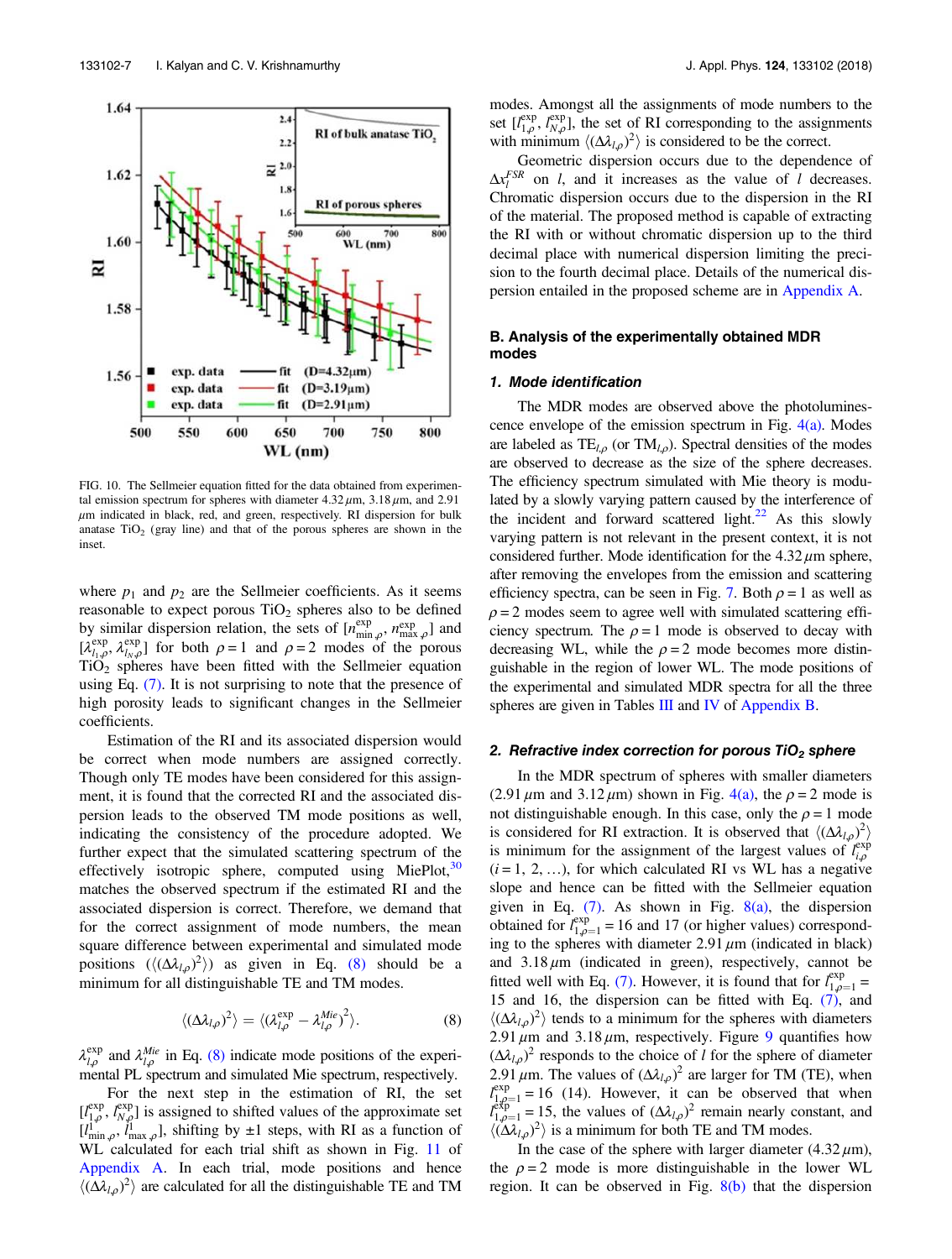TABLE I. Sellmeier coefficients for bulk anatase and porous sphere (PS).

| Sample                 | $p_1$ | $p_2 \ (\mu m)$ | $R^2$ |
|------------------------|-------|-----------------|-------|
| Bulk                   | 4.108 | 0.05490         | 0.998 |
| PS dia. $= 4.32 \mu m$ | 1.372 | 0.03746         | 0.998 |
| PS dia. = $3.18 \mu m$ | 1.396 | 0.03790         | 0.999 |
| PS dia. $= 2.91 \mu m$ | 1.375 | 0.03962         | 0.998 |

corresponding to  $\rho = 1$  and  $\rho = 2$  modes are separate curves when  $l_{1,\rho=1}^{\text{exp}} = 22(24)$  and  $l_{1,\rho=2}^{\text{exp}} = 20(22)$ . However when  $l_{1,\rho=1}^{\exp} = 23$  and  $l_{1,\rho=2}^{\exp} = 21$ , it is observed that corresponding dispersion curves nearly merge and can be fitted using Eq. (7) by a single dispersion curve. In this case,  $\langle (\Delta \lambda_{l,\rho})^2 \rangle$ is observed to be a minimum.

The Sellmeier equation fitted for the MDR modes in emission spectra is presented in Fig. 10. RI dispersion of the sphere compared to that of the bulk anatase  $TiO<sub>2</sub><sup>28</sup>$  is shown in the inset of Fig. 10. RI of the spheres can be seen to be much less than that of bulk. There is a probable error in the refractive index due to an error in particle size. To estimate this error, the SEM image is used to extract 10 diameters of the sphere along 10 different orientations. The error bars in Fig. 10 indicate the spread of refractive index due to the spread of the diameters estimated along different orientations. It may be noted that changes in RI can occur up to the second significant digit. The slight differences between the dispersion curves related to different spheres may be due to slight differences in the pore distribution and the pore volume fraction in the interior of the sphere.

The clear variation in the RI at the third decimal position, observed in two neighboring modes, is considered to arise from the chromatic dispersion. As discussed in Appendix A, numerical dispersion manifesting in the fourth decimal position sets the limits to the evaluating scheme particularly while dealing with the modes having smaller values of *l*. The values of Sellmeier coefficients of the RI dispersion and the regression coefficient  $(R^2)$  obtained from the fitting for bulk TiO<sub>2</sub> and for porous microspheres are shown in Table I.

#### 3. Analysis of the Quality factor

For an ideal homogeneous, isotropic, and non-absorbing sphere, the *O*-factor is determined only by radiative losses and is denoted by  $Q_{rad}$ . Higher values of  $Q_{rad}$  occur for the modes with higher l and lower  $\rho$ . For a particular value of  $\rho$ ,  $Q_{rad}$  increases and tends to infinity with increasing l. However, such a trend is not to be expected in the experimental spectrum of a mesoporous sphere. The total Q-factor of an MDR mode for a non-ideal case can be governed by various processes as given in Eq. (9).

$$
\frac{1}{Q_{total}} = \frac{1}{Q_{rad}} + \frac{1}{Q_{other}},\tag{9}
$$

with  $Q_{other}$  in turn written as Eq. (10):

$$
\frac{1}{Q_{other}} = \frac{1}{Q_{mat}} + \frac{1}{Q_{surf}} + \frac{1}{Q_{con}},
$$
\n(10)

where,  $Q_{mat}$ ,  $Q_{surf}$ , and  $Q_{con}$  are the  $Q$ -factors related to the losses caused by absorption by the intrinsic material, scattering due to surface inhomogeneities, and contacts of the resonator with external agents, respectively.<sup>31</sup>

 $Q$ -factors of the observed modes are of the order of  $10^2$ , which is much less than that of an equivalent isotropic homogeneous loss-less sphere due to various sources of losses indicated in Eq. (10). It is surmised that  $Q_{surf}$  may have a significant contribution due to the porous structure of the sphere. Furthermore,  $Q_{mat}$  appears to exist due to the presence of impure elements (N and C) as well as oxygen vacancies. The Q-factors of the  $\rho = 1$  mode for the smaller spheres (of diameters  $3.18 \mu$ m and  $2.91 \mu$ m) of Fig. 4(a) do not decay over the spectrum considered. However, for the larger sphere of diameter  $4.32 \mu m$ , the *Q*-factors for the  $\rho = 1$  modes start decaying toward the lower WL region as shown in Fig.  $4(a)$ as well as in Fig. 7 (experimental MDR spectrum). However, the  $\rho = 2$  mode does not seem to decay as much. Equation (9) implies that the value of  $Q_{total}$  is lower than the lowest of  $Q_{rad}$  and  $Q_{other}$ . When  $Q_{other}$  is much lower than  $Q_{rad}$ ,  $Q_{total}$ : $Q_{rad}$  ratio is much lower for the modes with higher l and lower  $\rho$ , or in other words, for the modes with higher value of  $Q_{rad}$ .

### IV. SUMMARY AND CONCLUSION

Mesoporous  $TiO<sub>2</sub>$  spheres of high surface area, consisting of nano-crystalline grains of average size 7 nm (from XRD data) and pores of size about 7.6 nm (from BJH estimation), supporting MDR modes have been synthesized. Though the bulk anatase phase of  $TiO<sub>2</sub>$  is a birefringent material, the mesoporous sphere is found to behave as an effective isotropic medium as it is made up of nanocrystalline grains with random crystallographic orientations and pores, both of which are very small compared to the WL of the light inside the sphere. RI of the mesoporous  $TiO<sub>2</sub>$  medium and the associated chromatic dispersion is determined using an iterated determination of *l* by minimizing the WL difference between computed spectral position and observed spectral position. The suggested procedure for the estimation of RI and its dispersion works with either TE or TM modes or with both, deals with higher order radial modes as long as  $1 \ll x \ll l$  is satisfied, provides the best estimates within a few iterations, and does not require bulk phase values. The numerical dispersion estimated in the current implementation limits the estimation of chromatic dispersion to the third significant digit.

Due to the high porosity, effective RI of the mesoporous sphere decreases significantly from its bulk value. The presence of high pore volume fraction is found to change the dispersion of refractive index as well from that of the bulk. FSR of a spherical resonator is related to the size and RI of the sphere. A lower refractive index leads to a lower confinement of the MDR modes and hence higher FSR. Reduction in the RI value due to porosity can be compensated by increasing the size of the sphere to maintain the required FSR.

Most of the applications such as photo-catalysis reaction, energy conversion and transfer, water splitting, etc. require  $TiO<sub>2</sub>$  to have high scattering efficiency. Enhancement of the surface area of mesoporous  $TiO<sub>2</sub>$  sphere facilitates interaction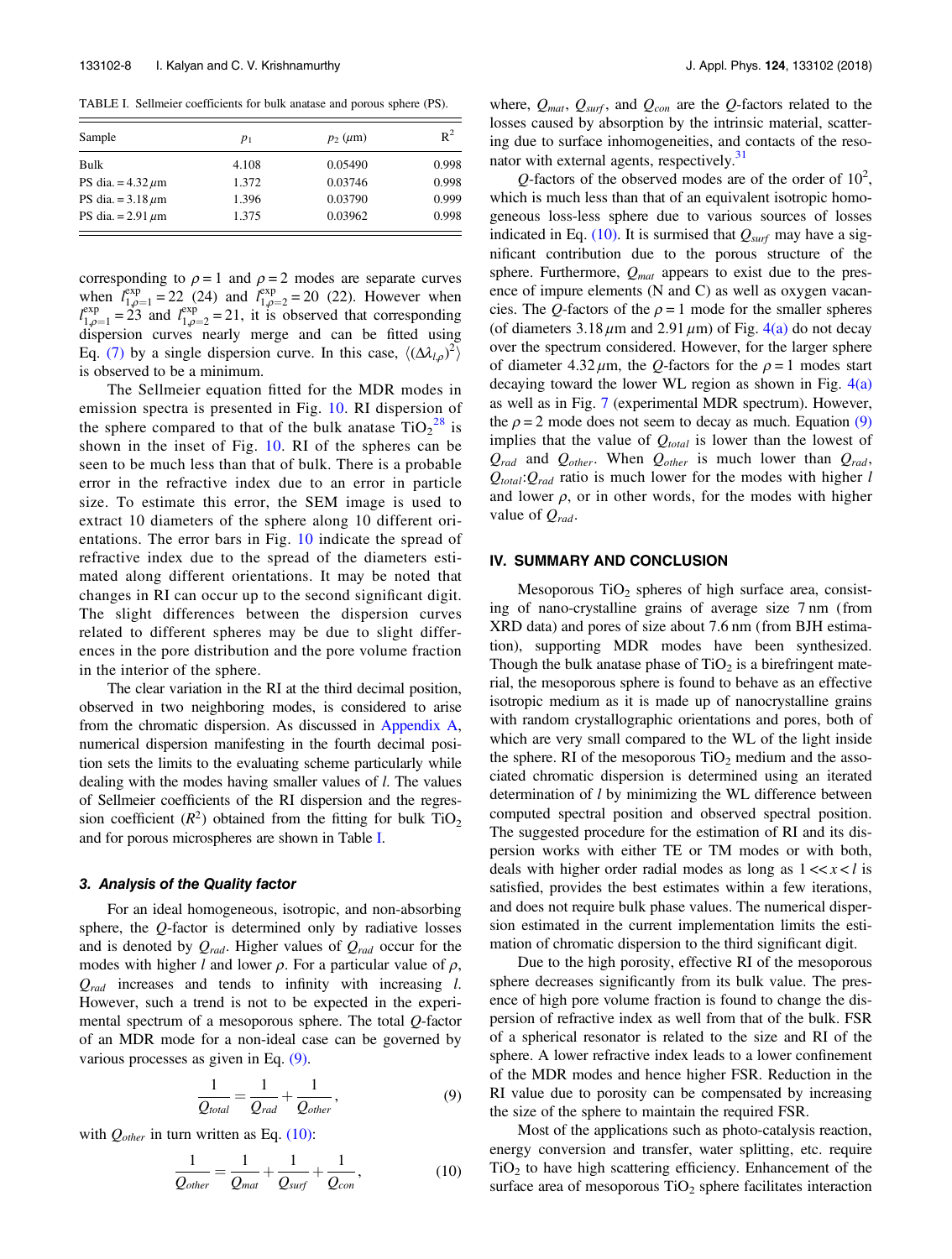with external molecules and atoms, making it suitable for various applications. The presence of MDR mode helps enhance the scattering efficiency and hence the performance of the sphere.  $TiO<sub>2</sub>$  microspheres with MDR modes as well as high surface area would be a very promising optical material particularly in the applications related to photocatalysis.

# APPENDIX A: ESTIMATION OF NUMERICAL DISPERSION IN RI EXTRACTION

Calculations of RI using the proposed procedure for the MDR spectra obtained by MiePlot<sup>30</sup> can be seen in Fig. 11. MiePlot is used to obtain the MDR spectra of a sphere of radius  $1.5 \mu m$  and a constant RI 1.5. By assigning different mode numbers to the spectral positions, RI is estimated using Eq. (4). In the first approximation, RI from FSR, using Eq. (6), was found to be 1.3701. In the range of 500–800 nm, the value of lowest angular mode number  $(l_1)$  obtained solving Eq. (4) with this RI is 13. For  $l_1 < 15$ , computed RI is observed to increase with *l*. For  $l_1 > 15$ , it is observed to decrease with *l*. For  $l_1 = 15$ , RI was observed to be nearly constant at 1.5 with slight deviation at the fourth decimal point. This deviation was observed to be more for lower values of  $l$  as shown in Table II. Modes with smaller  $l$  values in the scattering efficiency spectrum are affected by contributions from other neighboring modes. The proposed method for RI determination would be more precise when applied to modes with larger values of  $l$  ( $l >> 1$ ).



FIG. 11. Computed RI using mode positions obtained by MiePlot<sup>30</sup> for a sphere of radius  $1.5 \mu m$  and a constant RI 1.5 for different assignments of angular mode numbers. The four trials show RI computations with initial angular momentum mode number,  $l_1 = 13$ , 14, 15, and 16 respectively for TE polarization with first radial mode number.

TABLE II. Computed RI for trial 3 in Fig. 11.

| $l$ 20 19 18 17 16                         |  |  | 15 | -14 |
|--------------------------------------------|--|--|----|-----|
| RI 1.4999 1.5 1.5 1.5001 1.5 1.5002 1.5003 |  |  |    |     |

# APPENDIX B: MODE POSITIONS OF EXPERIMENTAL AND SIMULATED DATA

The resonance positions of experimental and simulated scattering spectra are given in Tables III and IV.

As described in Sec. III B 2, the square of the difference between measured and computed spectral positions, taken from these tables, tends to a minimum for the correct choice of l.

TABLE III. Experimental and simulated mode positions obtained from PL spectra and Mie calculation, respectively, for spheres with diameter  $2.91 \,\mu m$ and 3.18 μm.

| 1  |                                | Sphere diameter = $2.91 \mu m$       |                                |                                      | Sphere diameter = $3.18 \mu m$ |                                      |                                |                                      |
|----|--------------------------------|--------------------------------------|--------------------------------|--------------------------------------|--------------------------------|--------------------------------------|--------------------------------|--------------------------------------|
|    | $TE_{l,1}$                     |                                      | $TM_{l,1}$                     |                                      | $TE_{l,1}$                     |                                      | $TM_{l,1}$                     |                                      |
|    | $\lambda_{l,1}^{\exp}$<br>(nm) | $\lambda_{l,1}^{\text{Mie}}$<br>(nm) | $\lambda_{l,1}^{\exp}$<br>(nm) | $\lambda_{l,1}^{\text{Mie}}$<br>(nm) | $\lambda_{l,1}^{\exp}$<br>(nm) | $\lambda_{l,1}^{\text{Mie}}$<br>(nm) | $\lambda_{l,1}^{\exp}$<br>(nm) | $\lambda_{l,1}^{\text{Mie}}$<br>(nm) |
| 15 | 758.34                         | 759.2                                | 736.65                         | 735.19                               |                                | .                                    | .                              | .                                    |
| 16 | 718.89                         | 719                                  | 698.05                         | 697.1                                | 786.35                         | 785.98                               | 762.94                         | 761.9                                |
| 17 | 683.26                         | 683.28                               | 663.99                         | 663.24                               | 747.27                         | 746.65                               | 725.92                         | 724.61                               |
| 18 | 651.31                         | 651.32                               | 633.48                         | 632.92                               | 711.83                         | 711.43                               | 692.32                         | 691.2                                |
| 19 | 622.43                         | 622.57                               | 606.08                         | 605.61                               | 680.02                         | 679.72                               | 661.9                          | 661.09                               |
| 20 | 596.41                         | 596.57                               | 581.31                         | 580.93                               | 651.21                         | 651.02                               | 634.47                         | 633.82                               |
| 21 | 572.69                         | 572.97                               | 558.7                          | 558.47                               | 625.03                         | 624.92                               | 609.64                         | 609                                  |
| 22 | 551.52                         | 551.42                               | 538.14                         | 538                                  | 601.39                         | 601.1                                | 586.93                         | 586.32                               |
| 23 | 531.57                         | 531.71                               |                                |                                      | 579.46                         | 579.26                               | 566.04                         | 565.52                               |
| 24 |                                |                                      |                                |                                      | 559.09                         | 559.17                               | 547.06                         | 546.37                               |

TABLE IV. Experimental and simulated mode positions obtained from PL spectra and Mie calculation respectively for spheres with diameter  $4.32 \mu$ m.

| l  | $TE_{l,1}$                     |                                      |                                | $TM_{l,1}$                           | $TE_{l,2}$                     |                                      |
|----|--------------------------------|--------------------------------------|--------------------------------|--------------------------------------|--------------------------------|--------------------------------------|
|    | $\lambda_{l,1}^{\exp}$<br>(nm) | $\lambda_{l,1}^{\text{Mie}}$<br>(nm) | $\lambda_{l,1}^{\exp}$<br>(nm) | $\lambda_{l,1}^{\text{Mie}}$<br>(nm) | $\lambda_{l,2}^{\exp}$<br>(nm) | $\lambda_{l,2}^{\text{Mie}}$<br>(nm) |
| 21 | .                              | .                                    |                                |                                      | 714.01                         | 715.4                                |
| 22 | .                              | .                                    | 780.87                         | 781.28                               | 689.96                         | 690.3                                |
| 23 | 769.57                         | 770.83                               | 752.09                         | 752.37                               | 666.6                          | 667.06                               |
| 24 | 741.8                          | 742.95                               | 725.36                         | 725.72                               | 644.96                         | 645.48                               |
| 25 | 716.16                         | 717.19                               | 700.7                          | 701.08                               | 625.08                         | 625.41                               |
| 26 | 692.42                         | 693.31                               | 677.95                         | 678.23                               | 606.44                         | 606.71                               |
| 27 | 670.32                         | 671.13                               | 656.41                         | 656.97                               | 589.05                         | 589.25                               |
| 28 | 649.74                         | 650.47                               | 636.79                         | 637.15                               | 572.77                         | 572.93                               |
| 29 | 630.42                         | 631.17                               | 618.18                         | 618.63                               | 557.48                         | 557.62                               |
| 30 | 612.51                         | 613.11                               | 601.18                         | 601.28                               | 543.07                         | 543.26                               |
| 31 | 595.66                         | 596.18                               | 584.75                         | 585                                  | 529.37                         | 528.842                              |
| 32 | 579.9                          | 580.27                               | 569.54                         | 569.69                               |                                |                                      |

 ${}^{1}R$ . K. Chang and A. J. Campillo, *Optical Processes in Microcavities* (World Scientific, Singapore, 1996).

- <sup>2</sup>J. Ward and O. Benson, Laser Photon. Rev. 5, 553-570 (2011).
- $3$ M. R. Foreman, J. D. Swaim, and F. Vollmer, Adv. Opt. Photonics 7, 168–240 (2015).
- <sup>4</sup>G. Lin, A. Coillet, and Y. K. Chembo, Adv. Opt. Photonics 9, 828–888 (2018).
- <sup>5</sup>J. Park, S. K. Ozdemir, F. Monifi, T. Chadha, S. He Huang, P. Biswas, and L. Yang, Adv. Opt. Mater. 2, 711–717 (2014).
- <sup>6</sup>A. Paunoiu, R. S. Moirangthem, and A. Erbe, *Phys. Status Solidi RRL* 9, 241–244 (2015).